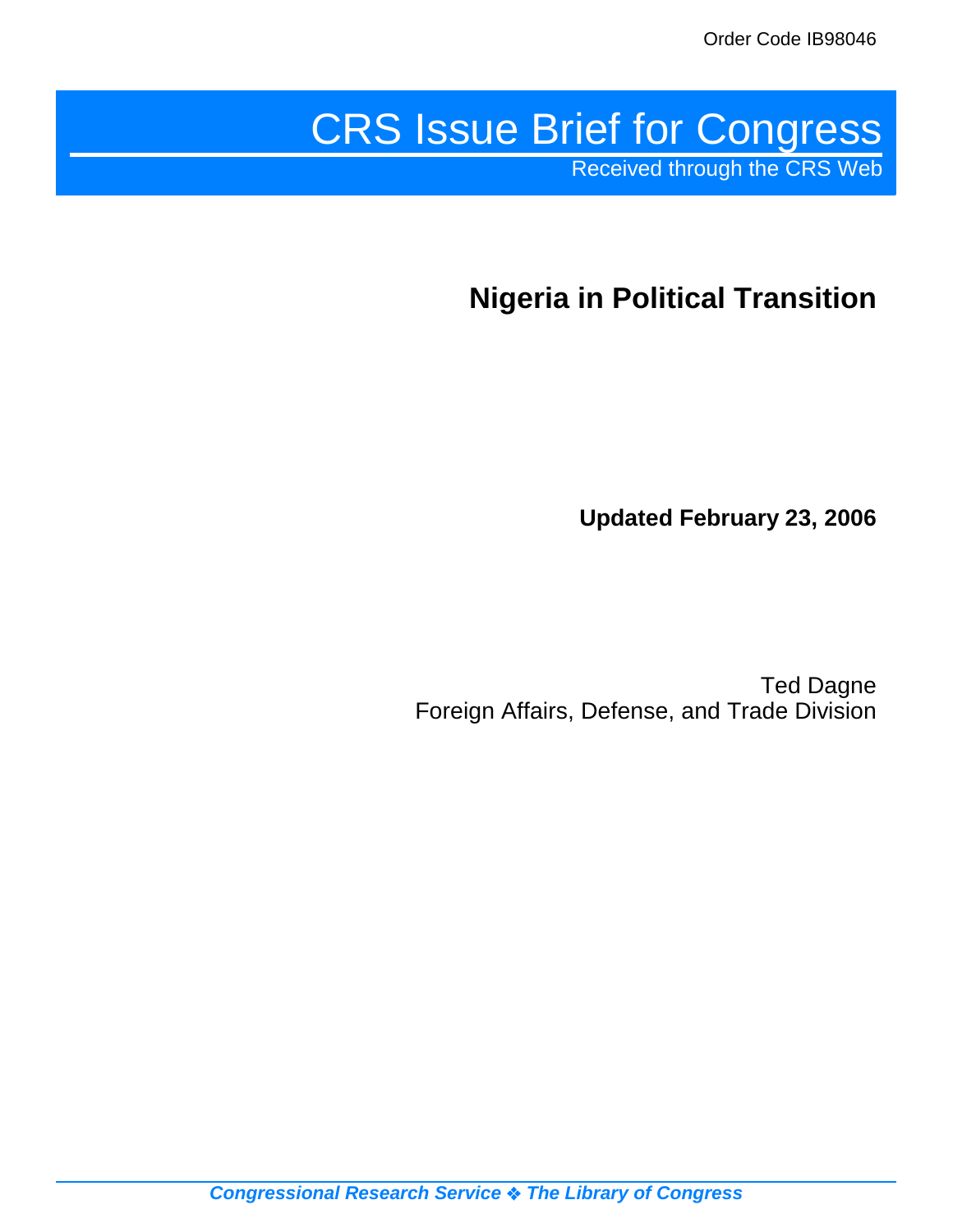# **CONTENTS**

**SUMMARY** 

MOST RECENT DEVELOPMENTS

BACKGROUND AND ANALYSIS

Historical and Political Background

Transition to Civilian Rule Elections in 1998, 1999 The 2003 Elections

Current Economic and Social Conditions

Humanitarian and Human Rights Concerns HIV/AIDS Sharia Human Rights

The United States and Nigeria U.S.-Nigerian Relations: Background

**LEGISLATION**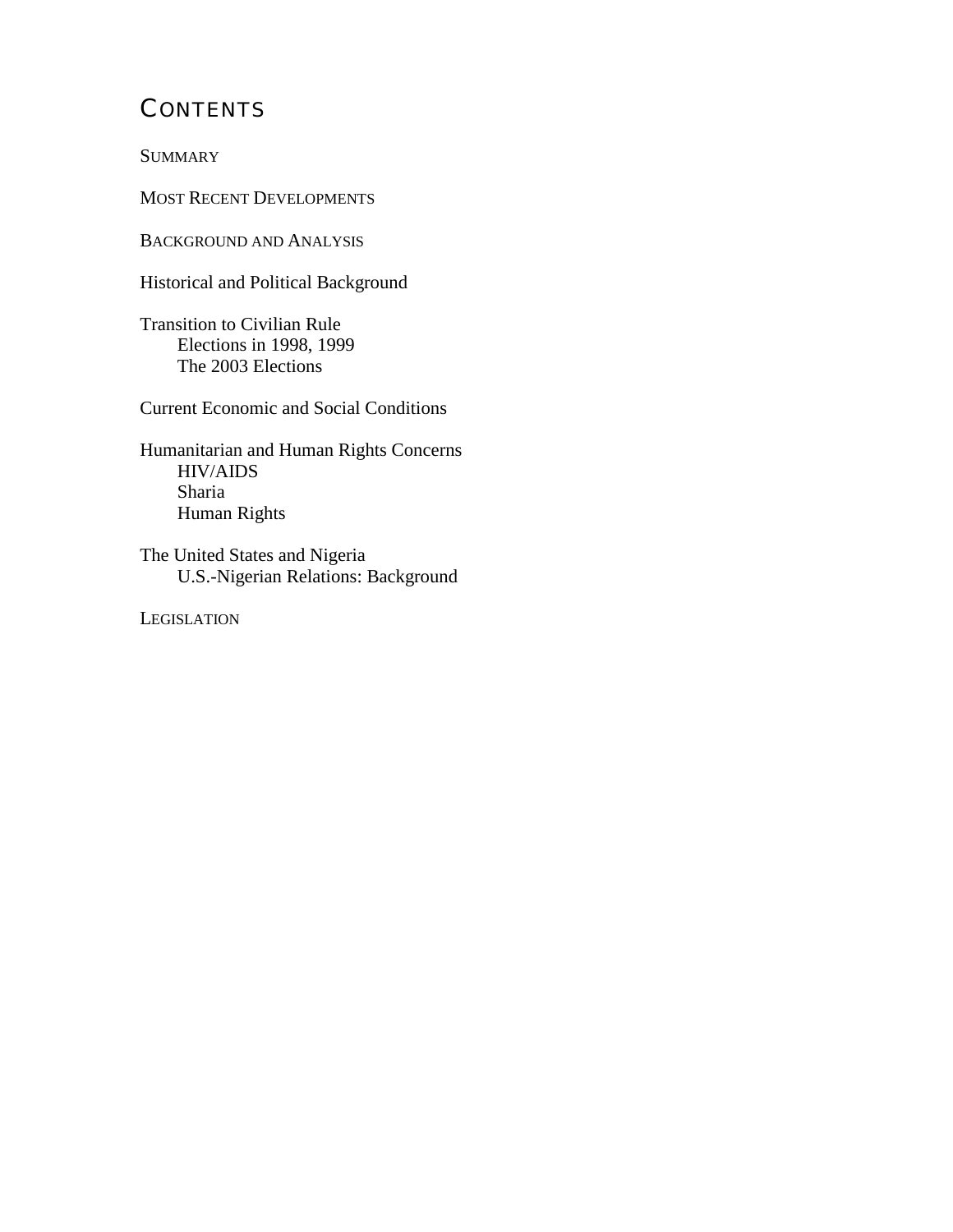#### Nigeria in Political Transition

#### **SUMMARY**

On June 8, 1998, General Sani Abacha, the military leader who took power in Nigeria in 1993, died of a reported heart attack and was replaced by General Abdulsalam Abubakar. On July 7, 1998, Moshood Abiola, the believed winner of the 1993 presidential election, also died of a heart attack during a meeting with U.S. officials. General Abubakar released political prisoners and initiated political, economic, and social reforms. He also established a new independent electoral commission and outlined a schedule for elections and transition to civilian rule, pledging to hand over power to an elected civilian government by May 1999. In late February 1999, former military leader General Olusegun Obasanjo was elected president and was sworn in on May 29, 1999. Obasanjo won 62.8% of the votes (18.7 million), while his challenger, Chief Olu Falae, received 37.2% of the votes (11.1 million). In mid-April 2003, President Obasanjo was re-elected, and the People's Democratic Party (PDP) won a majority in the legislative elections. The elections, however, were marred by serious irregularities and electoral fraud, according to international election observers.

Relations between the United States and Nigeria improved with the transfer of power to a civilian government. In late October 1999, President Obasanjo met with President Clinton and other senior officials in Washington. President Clinton pledged substantial increase in U.S. assistance to Nigeria. In August 2000, President Clinton paid a state visit to Nigeria. He met with President Obasanjo in Abuja and addressed the Nigerian parliament. Several new U.S. initiatives were announced, including increased support for AIDS prevention and treatment programs in Nigeria and enhanced trade and commercial development.

In May 2001, President Obasanjo met with President Bush and other senior officials. The two presidents discussed a wide range of issues, including trade, peacekeeping, and the HIV/AIDS crisis in Africa. President Bush pledged \$200 million into a new global fund for HIV/AIDS. In FY2002, Nigeria received \$66.5 million in economic and development assistance. The Bush Administration provided \$75 million in FY2003, \$61 million in FY2004, and an estimated \$64 million for FY2005. In early November 2001, President Obasanjo visited Washington to express his government's support for the U.S.-led antiterrorism campaign and returned to Washington in June 2002. In July 2003, President Bush visited Nigeria while on a five-day, five-country trip to Africa.

Nigeria continues to make progress in strengthening its fragile democracy but faces serious economic challenges. Nigeria's population, now 133 million, is projected to grow to over 260 million by 2025. Nigeria remains relatively stable, although ethnic and religious clashes in some parts of the country have led to massive displacement of civilian populations. Thousands of civilians have been killed over the past several years and many more wounded in religious clashes. Under President Obasanjo, Nigeria has emerged has a major player in Africa. President Obasanjo took a leading role in the creation of the New Partnership for African Development (NEPAD) and the African Union (AU). He is the current Chairman of the AU. President Obasanjo also played key roles in facilitating the exile of Liberian President Charles Taylor. Nigeria is also facilitating negotiations between the government of Sudan and the Darfur rebels. In August 2003, Nigeria sent an estimated 1,500 troops to Liberia as part of a West African-led peacekeeping force.

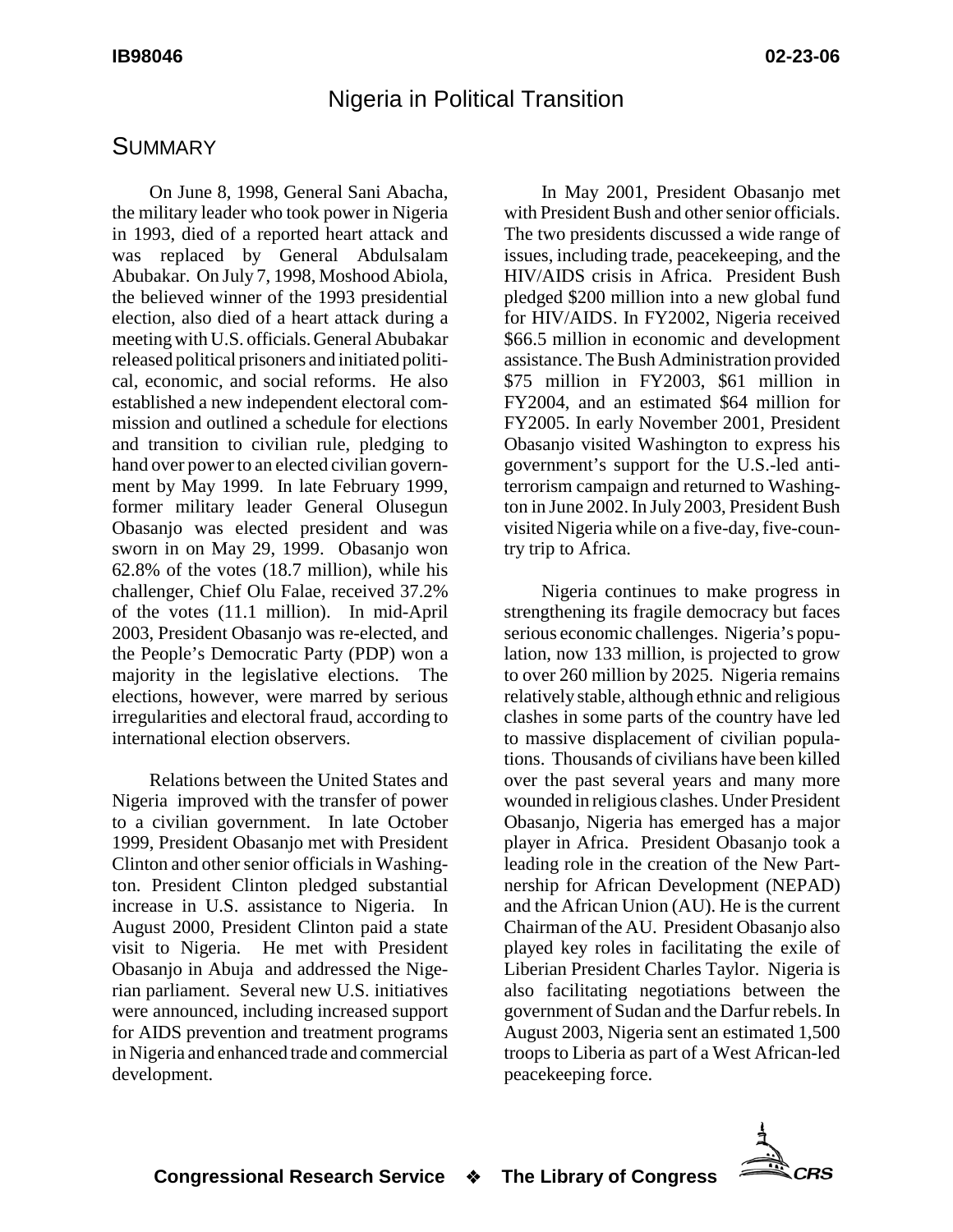# MOST RECENT DEVELOPMENTS

In February 2006, southeastern and northern Nigeria regions were the scene of religious violence where more than 130 people were killed. This round of violence began when Muslims in the north of the country demonstrated against cartoons of Prophet Mohammed published in a Danish newspaper. Over two dozen Christians were killed and properties destroyed. In retaliation, Christians in Onitsha, Nigeria killed over 80 Muslims and burned properties.

Meanwhile, attacks against the oil sectors of the country have disrupted oil production and distribution. Nigeria is the leading oil producer in Africa and the world's eighth major producer of crude oil. The violence in the Niger Delta has disrupted production of 455,000 barrels a day. Royal Shell has closed one of its terminals after several attacks.

Africa's first deadly H5N1 bird flu was found in several states in Nigeria. In late February, Nigerian authorities confirmed the death of a 67-year-old woman in Kano (northern Nigeria) and are investigating the cause of her death. She reportedly died from respiratory problems.

# BACKGROUND AND ANALYSIS

Nigeria, the most populous nation in Africa with an estimated 128.7 million people (*World Fact Book*, 2005), has been in political turmoil and economic crisis intermittently since independence in October 1960. The current borders were demarcated by British colonial rulers in 1914, on the eve of World War I, by merging the British dependencies of Northern and Southern Nigeria into a single territory with promising economic prospects. The new Nigeria, as defined by the British, placed over 250 distinct ethnic groups under a single administrative system. Of this large number of groups, ten account for nearly 80% of the total population, and the northern Hausa-Fulani, the southwestern Yoruba, and the southeastern Ibo, have traditionally been the most politically

| סטוואוט או או אויס                 |                                                      |  |  |  |  |
|------------------------------------|------------------------------------------------------|--|--|--|--|
| Population:                        | 128.7 million                                        |  |  |  |  |
| Independence:                      | October 1960                                         |  |  |  |  |
| Comparative Area:                  | Slightly more than twice the<br>size of California   |  |  |  |  |
| Religions:                         | 50% Muslim, 40% Christian,<br>10% Indigenous beliefs |  |  |  |  |
| Languages:                         | English (official)                                   |  |  |  |  |
| GDP:                               | \$125.7 billion (2004)                               |  |  |  |  |
| GDP Per Capita:                    | \$1000 (2004)                                        |  |  |  |  |
| Labor force:                       | 55.6 million                                         |  |  |  |  |
| Exports:                           | \$33.9 billion (2004)                                |  |  |  |  |
| Imports:                           | \$17.1 billion (2004)                                |  |  |  |  |
| <b>External Debt:</b>              | \$30.5 billion (2004)                                |  |  |  |  |
| Source: The World Fact Book, 2005. |                                                      |  |  |  |  |

**Nigeria At A Glance**

# **Historical and Political Background**

active and dominant. Since gaining independence from Britain in 1960, Nigerian political life has been scarred by conflict along both ethnic and geographic lines, marked most notably by northern and Hausa domination of the military and the civil war fought by the Ibo of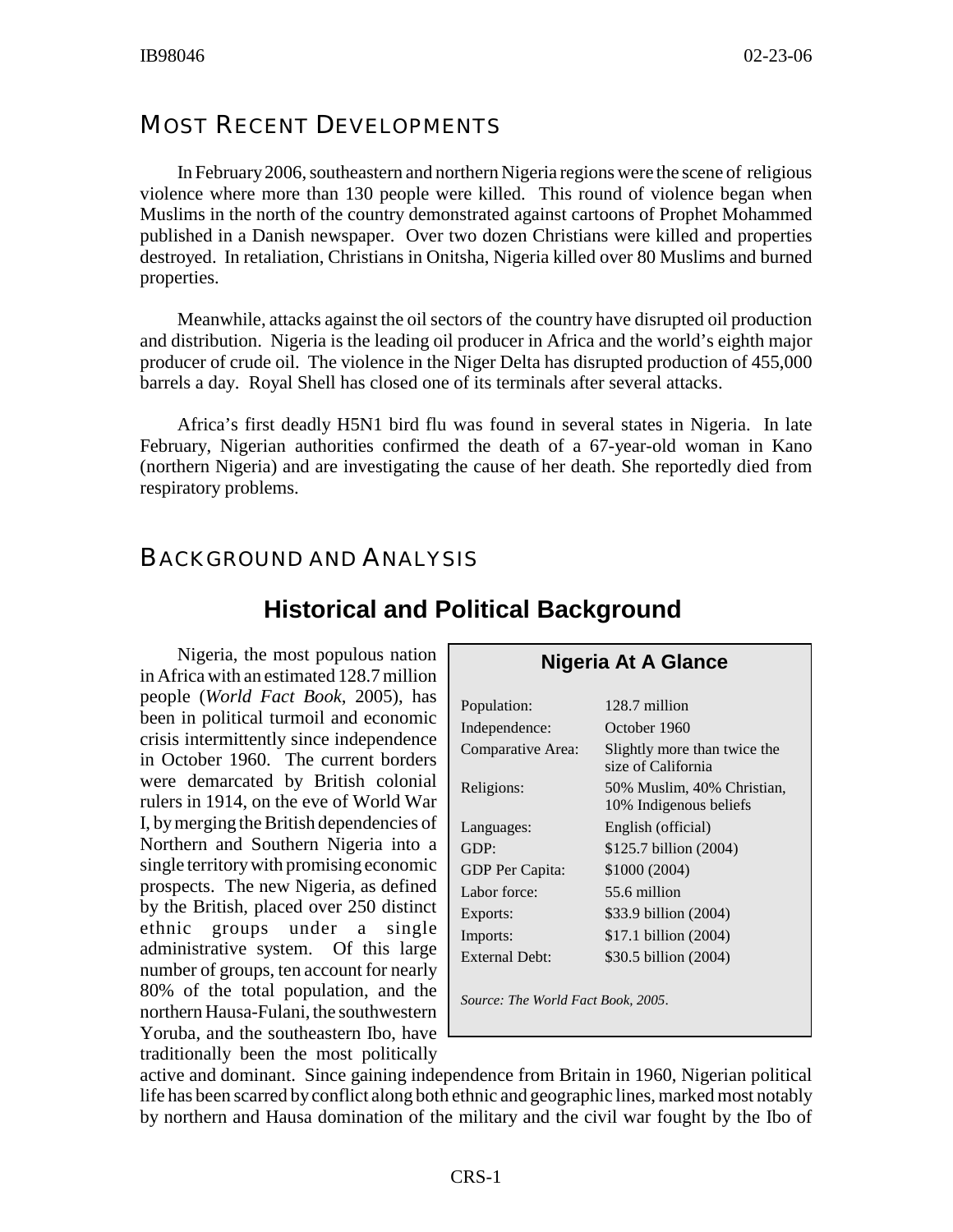Biafra from 1967 to 1970. Questions persist as to whether Nigeria and its multitude of ethnic groups can be held together as one nation, particularly in light of the degree to which misrule has undermined the authority and legitimacy of the state apparatus; but many Nigerians feel a significant degree of national pride and belief in Nigeria as a state.

Nigeria's political life has been dominated by military coups and long military-imposed transition programs to civilian rule. The military has ruled Nigeria for approximately 28 of its 43 years since independence. In August 1985, General Ibrahim Babangida ousted another military ruler, General Muhammadu Buhari, and imposed a transition program that lasted until June 1993, when Nigeria held its first election in almost a decade, believed to be won by Chief Moshood K. O. Abiola, a Yoruba businessman from the south. In the same month, General Babangida annulled the presidential election because of what he called "irregularities in the voting" and ordered a new election with conditions that Abiola and his challenger be excluded from participating. Amid confusion and growing political unrest, Babangida handed over power to a caretaker government in August 1993, then ousted the caretaker the following November.

General Sani Abacha took power in November 1993. Abacha had been an active participant in several Nigerian military coups and was an authoritarian figure who seemed unmoved by international opinion. Beginning in 1995, Abacha imprisoned hundreds of critics, including former military leader Olusegun Obasanjo, the only Nigerian military leader to have handed over power voluntarily to an elected civilian government, and Moshood Abiola, who was charged with treason after declaring himself president following the annulled election. The senior wife of Abiola, Kudirat Abiola, was assassinated in June 1996 by unidentified men. Her daughter blamed the military junta.

In October 1995, under pressure to implement political reforms, Abacha announced a three-year transition program to civilian rule, which he tightly controlled until his death on June 8, 1998. Abacha established the National Electoral Commission of Nigeria (NECON), which published guidelines for party registration, recognized five political parties in September 1996 and officially dissolved opposition groups after refusing to recognize them. The military professed its support for Abacha should he seek reelection as a civilian, and by April 20, 1998, all five parties had nominated Abacha as the single presidential candidate despite criticism by the international community and dissident groups. Major opposition figures, especially those in exile, dismissed the transition program and called for boycotts of the parliamentary and presidential elections. Only candidates from among the five statesanctioned political parties participated in state assembly elections held in December 1997 and parliamentary elections held on April 25, 1998. The United Nigeria Congress Party (UNCP), considered by many government opponents to be the army's proxy, won widespread victories.

## **Transition to Civilian Rule**

Abacha died, reportedly of a heart attack, on June 8, 1998. The Provisional Ruling Council quickly nominated Major General Abdulsalam Abubakar to assume the presidency. General Abubakar, a career serviceman from the Northern Hausa-speaking elite, was regarded as a military intellectual. He served as chief of military intelligence under General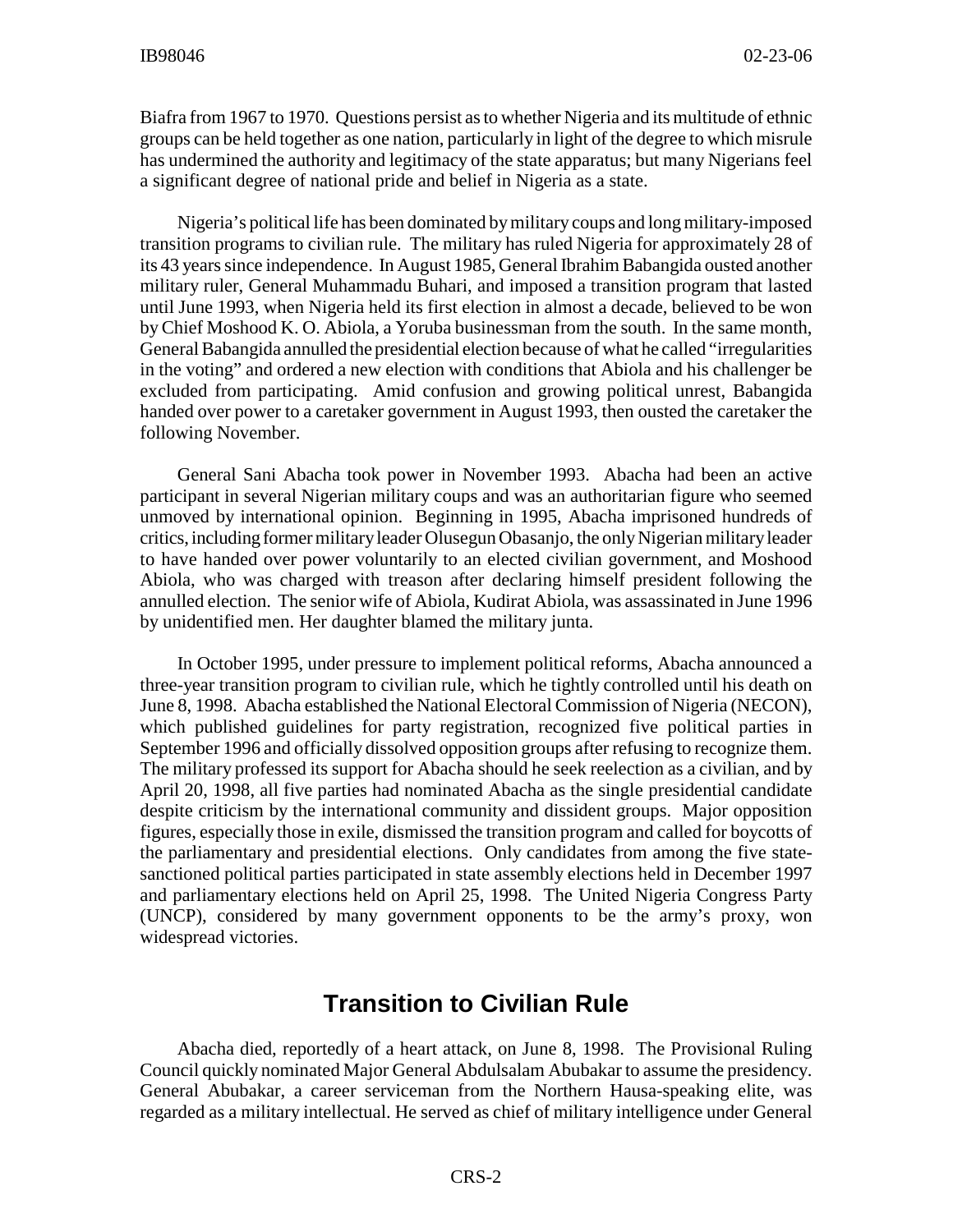Ibrahim Babangida and was Abacha's chief of staff. He led the investigations of reported coup attempts by former President Olusegun Obasanjo and Lt. General Oladipo Diya, charges that, critics argue, were fabricated by the government. Following Abacha's death, General Abubakar addressed the nation and expressed his commitment to uphold the October 1998 hand-over date to civilian government established by Abacha. In an effort to prove his commitment, Abubakar released several prominent political prisoners, including General Olusegun Obasanjo.

During a meeting with a U.S. delegation led by then Undersecretary of State Thomas Pickering on July 7, 1998, Abiola suffered a heart attack and died soon after. Pro-democracy leaders immediately claimed that Abiola was murdered. The autopsy report, monitored by an independent team of Canadian, American, and British doctors, confirmed that Abiola died of natural causes due to a long-standing heart condition and that death as a result of poisoning was highly unlikely. Many observers said, however, that Abiola's care was deliberately neglected, resulting in his early demise. His death crushed the hopes of many democracy supporters and spurred riots for several days.

In August and September of 1998, Abubakar undertook rapid and dramatic reforms to the Nigerian political system and economy. He replaced Abacha's top security staff and cabinet and dissolved the five political parties that Abacha had established. He abolished major decrees banning trade union activity, which had been used by Abacha to put down the political strikes that followed the nullification of the 1993 election results and ended treason charges against Nobel Prize-winning writer Wole Soyinka and 14 others. Abubakar has also made a concerted effort to appeal to Nigerians in exile to return home and assist in the transition process, and many have done so, most notably Nobel Prize-winning author Wole Soyinka in mid-October. On September 7, Abubakar released the draft constitution for the next civilian government, which Abacha had kept secret, but announced on October 1 that he was setting up a committee to organize and collect views from various sections of the country, after which he would finalize changes to the draft document in order to make it "more representative and acceptable." In early May 1999, the government approved an updated version of the 1979 Nigerian constitution instead of the constitution drafted by the Abacha regime.

Abubakar outlined a specific timetable for the transition to civilian rule, with local polls on December 5, 1998, gubernatorial and state polls on January 9, followed by national assembly polls on February 20, 1999, and presidential polls on February 27. The official hand-over date was set for May 29, 1999. He also nullified all of the previous state and gubernatorial elections because they were held under the Abacha system and dismissed the National Electoral Commission established by Abacha, replacing it with one of his own, the Independent National Electoral Commission (INEC), in early August. Political party registration for elections ended after an extension on October 12, and the INEC released the names of the nine registered parties on October 19. The three major parties were the People's Democratic Party (PDP), the All People's Party (APP), and the Alliance for Democracy (AD). In order to be registered, a party had to be considered "national," defined as having offices in at least two-thirds of the 36 states that make up Nigeria, and furthermore must win at least 10% of votes in two-thirds of the states in the local elections in December 1998 in order to qualify a candidate for the national elections in February. Abubakar warned of the dangers of a "proliferation of political parties with parochial orientation, that may lead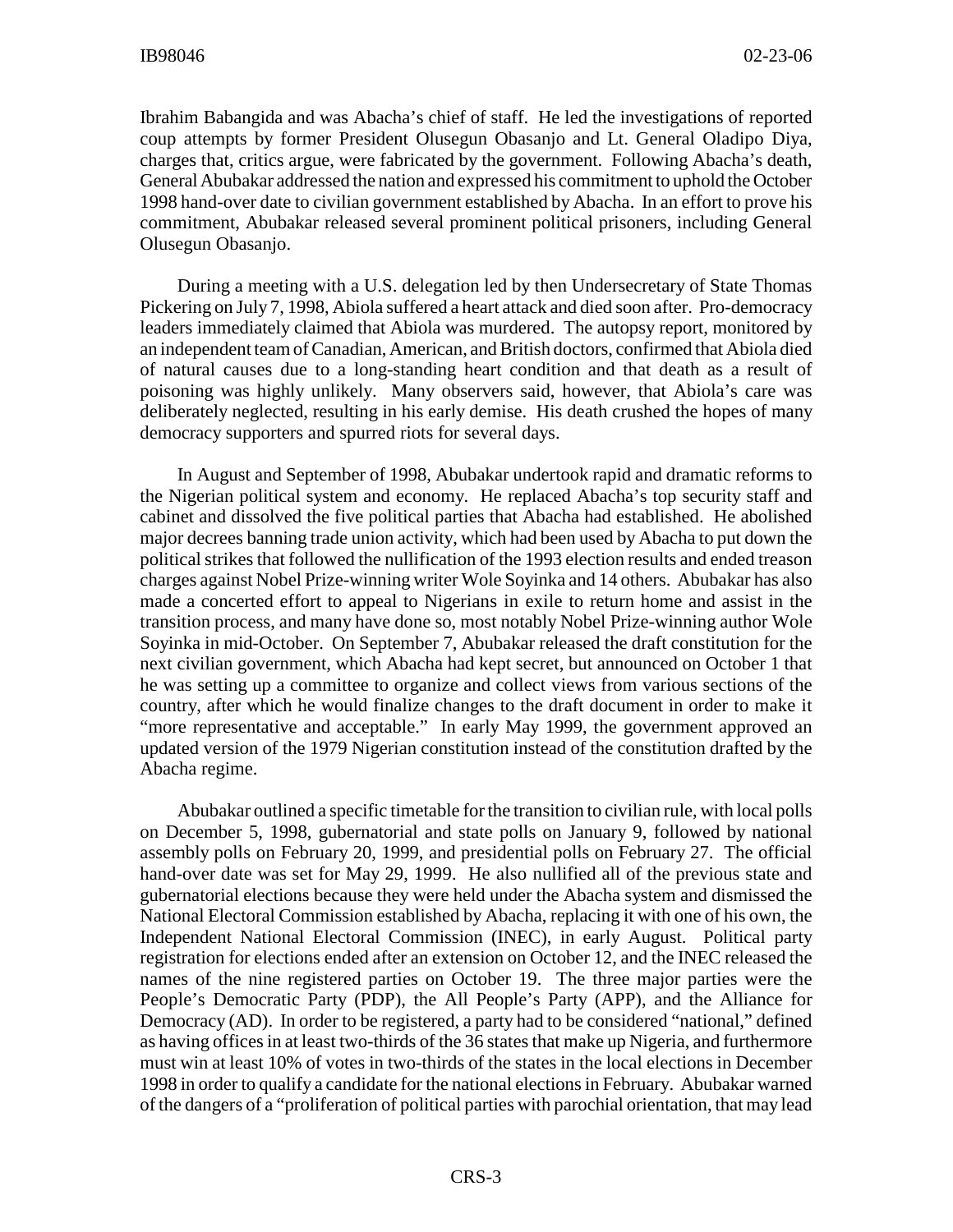to disunity and instability," while urging political leadership to represent the will of people of all ethnic and religious groups.

The international community cautiously welcomed the transition program. Donor governments in Europe expressed support and urged transparency. French, British, and German delegations met with the Nigerian leadership in Abuja, the capital, in late July, and Abubakar made numerous trips abroad in an effort to improve relations with African and world leaders. The European Union announced in late October 1998 that, effective November 1, some sanctions would be relaxed. The visa ban was officially removed and some officials indicated that even the military measures might be lifted after the official hand-over date in May. On May 31, 1999, the European Union restored full economic cooperation with Nigeria. In late May, the Commonwealth also readmitted Nigeria as a member, after three years of suspension.

| <b>Highlights of Abubakar's Transition Program</b>                                                                                                                                                                                                                                                                                                                                                                                                                                                                                                                                                                                                                                                                                                                                                                                                              |  |  |  |  |  |
|-----------------------------------------------------------------------------------------------------------------------------------------------------------------------------------------------------------------------------------------------------------------------------------------------------------------------------------------------------------------------------------------------------------------------------------------------------------------------------------------------------------------------------------------------------------------------------------------------------------------------------------------------------------------------------------------------------------------------------------------------------------------------------------------------------------------------------------------------------------------|--|--|--|--|--|
| Rejected:<br><b>National Conference</b>                                                                                                                                                                                                                                                                                                                                                                                                                                                                                                                                                                                                                                                                                                                                                                                                                         |  |  |  |  |  |
| <b>National Unity Government</b>                                                                                                                                                                                                                                                                                                                                                                                                                                                                                                                                                                                                                                                                                                                                                                                                                                |  |  |  |  |  |
| Accomplished:<br>- Debt relief talks with World Bank and IMF<br>- Dissolution of old electoral commission and establishment of new Independent National<br>Electoral Commission<br>- Dissolution of old political parties and registration of new parties<br>$-$ Voter registration<br>— Annulment of elections under Abacha<br>— Most political prisoners freed<br>— Greater freedom of press, human rights better<br>- Publicized and amended 1995 constitution<br>- Dismissed Abacha officials and began investigation into misappropriated funds<br>— Exiled dissidents returned home<br>— Better-paid civil servants to combat corruption<br>- Repairs started on refineries, more oil imported, privatization program started<br>— Hand-over May 29, 1999<br>- Presidential elections February 27, 1999<br>-National assembly elections February 20, 1999 |  |  |  |  |  |
| - State/Gubernatorial elections January 9, 1999<br>-Local elections December 5, 1998 Partial lifting of international sanctions                                                                                                                                                                                                                                                                                                                                                                                                                                                                                                                                                                                                                                                                                                                                 |  |  |  |  |  |

#### **Elections in 1998, 1999**

In early December 1998, the PDP won in 389 out of 774 municipalities in local elections, while the All People's Party (APP) came a distant second with 182, followed by Alliance for Democracy. In the governorship elections in early January, the PDP won 21 states out of 36, the APP won in nine states, and the AD won in six states. Shortly after the elections in January, the APP and AD began talks to merge the two political parties. However, the Independent Electoral Commission rejected a merger but agreed that the two parties "can present common candidates" for the presidential elections.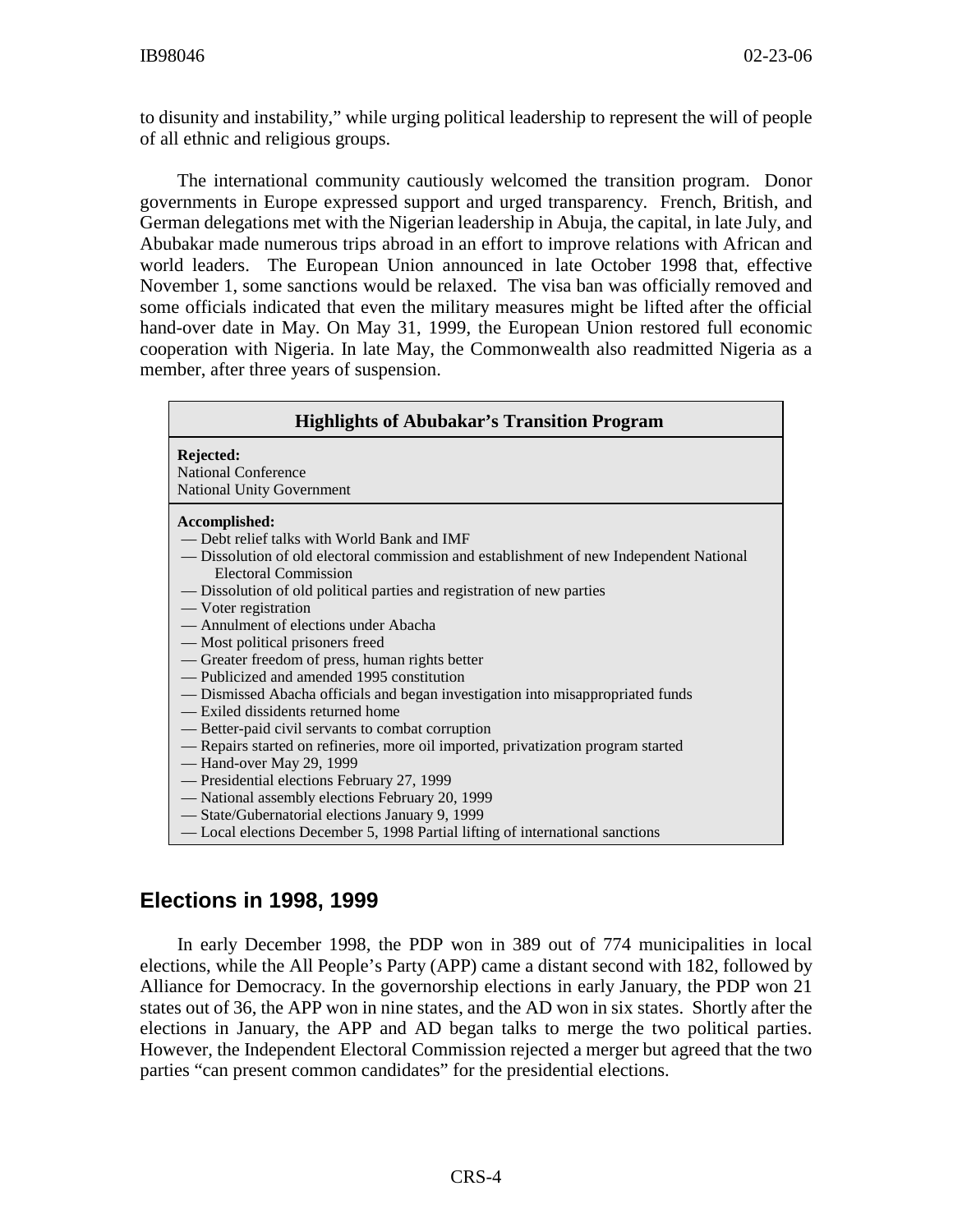In mid-February, the People's Democratic Party nominated General Olusegun Obasanjo as its presidential candidate. Obasanjo won the support of more than two-thirds of the 2,500 delegates and a northerner, Abubakar Atiku, who was elected governor in the January elections, was chosen as his running mate. The APP and AD nominated Chief Olu Falae, a Yoruba, as their joint candidate for president. A former Nigerian security chief and a northerner, Chief Umaru Shinakfi, was chosen as Falae's running mate.

In late February 1999, General Obasanjo was elected president by a wide margin. Obasanjo won 62.8% of the votes (18.7 million), while his challenger, Chief Olu Falae received 37.2% of the votes (11.1 million). In the Senate elections, the PDP won 58% of the votes, APP 23%, and AD 19%. In the elections for the House of Representatives, PDP received 59% of the votes, AD 22%, and APP 20%.

On May 29, 1999, Obasanjo was sworn in president and the Nigerian Senate approved 42 of 49 members of his cabinet. In his inaugural address, President Obasanjo said that "the entire Nigerian scene is very bleak indeed. So bleak people ask me where do we begin? I know what great things you expect of me at this New Dawn. As I have said many times in my extensive travels in the country, I am not a miracle worker. It will be foolish to underrate the task ahead. Alone, I can do little."

#### **The 2003 Elections**

President Obasanjo was nominated by his party, the Peoples Democratic Party (PDP), for a second-term bid. The All Nigeria Peoples Party (ANPP) picked former military strongman, General Muhammadu Buhari, as its presidential candidate. Meanwhile, the former Biafra rebel leader, Emeka Odumegwu Ojukwu, who led the secessionist war in the 1960s, was picked as the presidential candidate of the All Progressive Grand Alliance (APGA). The National Democratic Party (NDP) picked former foreign minister Ike Nwachukwu as its presidential candidate.

In mid-April 2003, Nigerians went to the polls for the second time since military rule gave way to a civilian government. President Obasanjo was re-elected to a second term, and his PDP party won in legislative elections. The Independent National Electoral Commission (INEC) declared that Obasanjo won 61.9% of the votes, while his nearest rival, General Muhammadu Buhari of ANPP, won 32.1% of the votes. The elections, however, were marred by serious irregularities and electoral fraud, according to international election observers. In the Senate, the PDP won 72 seats out of 109 seats, while the ANPP won 28 and the AD 5 seats. The PDP won 198 seats in the 360-seat House of Representatives, the ANPP 83 seats, and the AD 30 seats.

In late March 2004, elections for Local Government Council were held in thirty of the thirty-six states. The Transition Monitoring Group (TMG), a coalition of 170 human rights and civil society groups, monitored the elections. In its preliminary report, the TMG stated that "in virtually all the states where elections were held , the process leading to the elections were substantially flawed."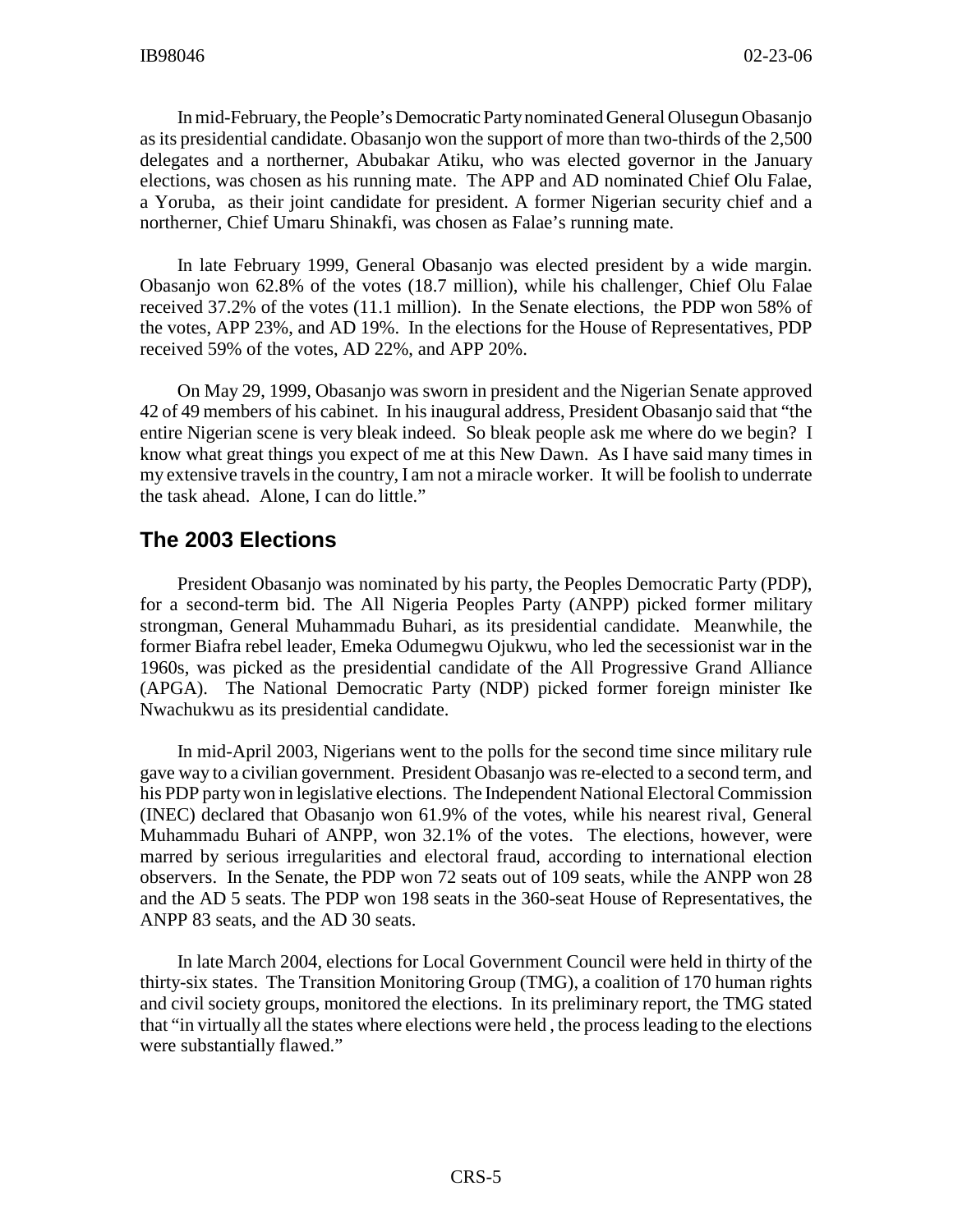| <b>Nigeria: Key Government Officials</b>                                                                                                                                                                              |  |  |  |  |  |
|-----------------------------------------------------------------------------------------------------------------------------------------------------------------------------------------------------------------------|--|--|--|--|--|
| <b>President:</b> Olusegun Obasanjo (Sworn for a 2 <sup>nd</sup> term on May 29, 2003)<br>Vice President: Atiku Abubakar<br><b>President of Senate:</b> Adolphous Wabara<br><b>Speaker of the House: Aminu Masari</b> |  |  |  |  |  |
| <b>Ministers</b><br>Defense: Rabiu Musa Kwankwaso<br>Education: Fabian Osuji<br>Finance: Njozi Okonjo-Iweala<br>Foreign Affairs: Oluyemi Adeniji<br>Justice: Akin Olujimi<br>Central Bank Governor: Joseph Sanusi     |  |  |  |  |  |
| Source: Reuters, Dec. 4, 2003                                                                                                                                                                                         |  |  |  |  |  |

# **Current Economic and Social Conditions**

Western officials believe that Sani Abacha may have stolen more than \$3.5 billion during the course of his five years in power. Abacha's former national security adviser, Ismaila Gwarzo, was accused of stealing an estimated \$2.45 billion from the Nigerian Central Bank. Swiss officials stated that about 120 accounts in Zurich and Geneva have been frozen. In early 2000, Swiss officials charged a businessman for falsifying documents to open a bank account for the Abacha family. In mid-May 2000, President Obasanjo announced that his government had recovered \$200 million in public funds looted by former Nigerian dictator Abacha and his associates. In July 2000, Nigerian authorities confirmed that Swiss officials had transferred \$64.3 million of the looted money to the Central Bank of Nigeria. In April 2002, the government of Nigeria reached an agreement with the Abacha family on the funds said to have been stolen by the late dictator. The agreement calls for the return of \$1 billion to the government of Nigeria, while the Abacha family would be allowed to keep \$100 million. The government of Nigeria has recovered \$149 million of the funds stolen by former dictator General Sani Abacha and his family. The funds were recovered from bank accounts in the British island of Jersey. In early December 2003, President Obasanjo visited Switzerland in an effort to recover \$618 million of looted funds by the late dictator.

In early April 2005, Nigerian Senate Speaker Adolphus Wabara was forced to resign after President Obasanjo accused him of taking more than \$400,000 in bribes from the Minister of Education, Fabian Osuji. The Education Minister was dismissed in March by President Obasanjo. The Minister of Housing, Alice Mobolaji Osomo, was also fired in early April for allocating more than 200 properties to senior government officials instead of public sale. President Obasanjo's anti-corruption campaign is seen as the most serious and effective effort in decades.

The U.S. Securities and Exchange Commission has subpoenaed documents from Royal Dutch Shell related to a probe of an alleged bribery case at a gas plant in Nigeria. The alleged bribery case is being investigated in several countries, including France, Nigeria, and Japan. The companies involved in the natural gas project and the alleged bribery include a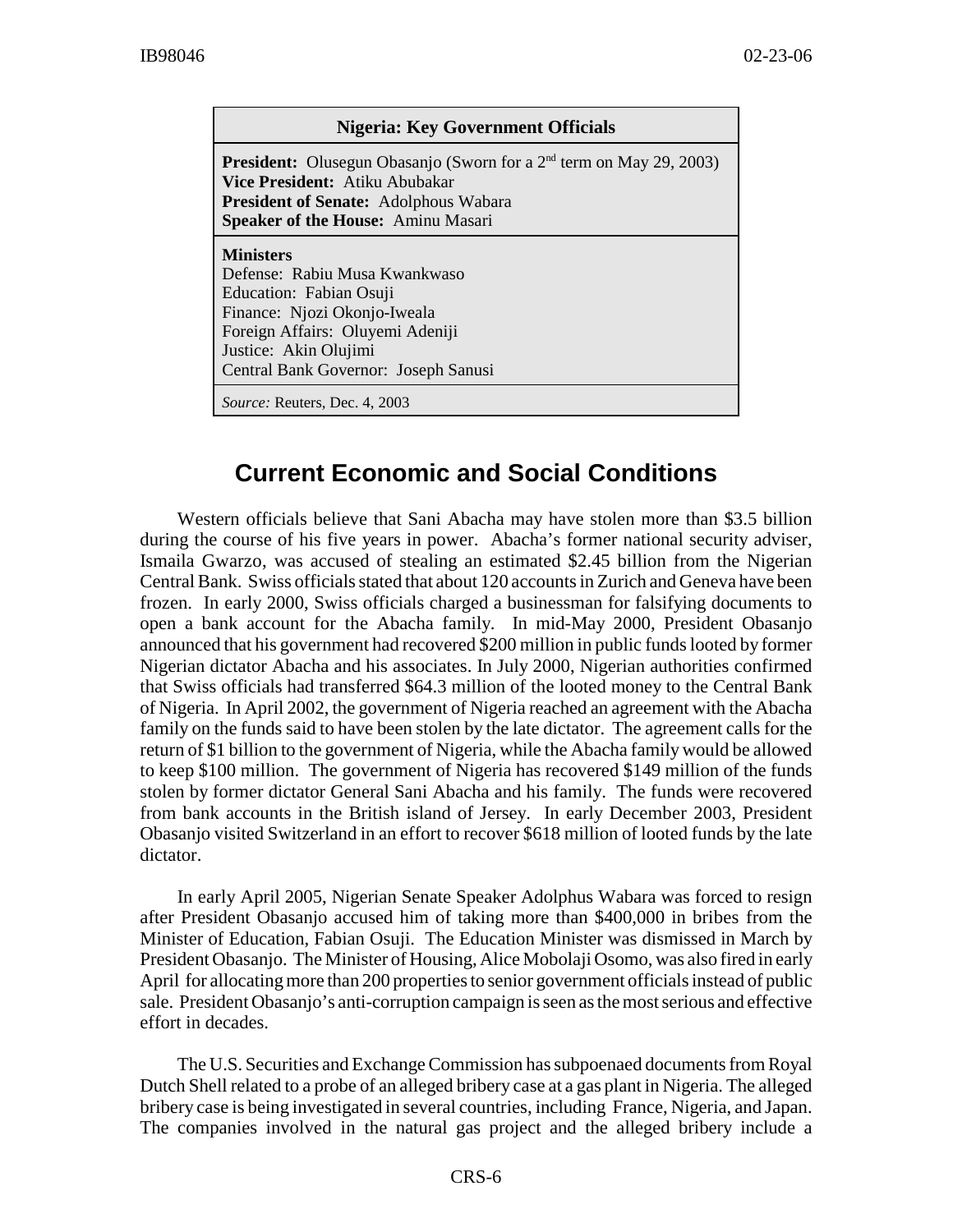Halliburton subcontractor, Chicago Bridge and Iron, Total of France, Italy's Eni, and the Nigerian government.

Due to decades of economic mismanagement, political instability, and widespread corruption, the education system has suffered from lack of funding, industry has idled, refineries are in poor conditions, and the sixth-largest oil-producing country in the world suffers from severe fuel shortages from time to time. The Nigerian economy depends heavily on oil revenues; about 90-95% of Nigeria's export earnings come from petroleum and petroleum products, which also represent 90% of its foreign exchange earnings and 80% of its government revenues (Energy Administration Information, March 2003). The European Union is a major trading partner, and the United States imports more oil from sub-Saharan Africa, primarily Nigeria, than from the Middle East. On March 9, 2005, President Obasanjo stated that he would stop Nigeria's foreign debt payment if parliament passes legislation to that effect. Nigeria's House of Representatives passed a motion recommending that Obasanjo "cease forthwith further external debt payment to any group of foreign creditors." Nigeria's foreign debt is estimated at \$30 billion. Speaking on behalf of the African leaders invited to the G-8 Summit in Scotland in July 2005, President Obasanjo of Nigeria welcomed the proposed aid package for Africa. Meanwhile, Nigeria reached a separate agreement with the Paris Club to reduce its external debt burden. According to the agreement, creditors are expected to write off 60% of Nigeria's \$30 billion in external debt.

The state of the economy has most affected the poorest segments of the population and has sparked violence around the country, particularly in the oil-producing regions. Several thousand people have been killed in pipeline explosions in southeast Nigeria since the late 1990s, though the largest single toll from an explosion was approximately 1,000 in October of 1999. These explosions are triggered because people siphon off oil from holes punched in the above-ground pipeline for personal use, resulting in a loss of what's estimated to be up to 200,000 barrels of oil per day (IRIN, July 15, 2003). Ethnic clashes over rights to a promising oil prospect in the southwest also killed hundreds of people in September and October 1999. In the Niger Delta, youths from the ethnic Ijaw tribe periodically stop the flow of one-third of Nigeria's oil exports of more than two million barrels per day in order to protest sub-standard living conditions in the country's richest oil-producing region. The government established a national task force on surveillance of petroleum pipelines in order to prevent a recurrence of the pipeline explosion tragedy.

In September 2004, a new rebel movement, the Niger Delta People's Volunteer Force (NDPVF), launched a series of attacks against government forces and threatened to attack foreign oil workers. The oil-rich Niger Delta has been afflicted by persistent rebellion over the past several years. The NDPVF is demanding autonomy for the region and share of oil revenues. An estimated 500 people were reportedly killed in September, according to Amnesty International. The Nigerian government disputes that 500 people had died as a result of the violence. On September 29, 2004, the NDPVF and the Nigerian government reportedly reached a cease-fire agreement. The leader of the rebel group stated that "there should be a cessation of hostilities on both sides. Apart from that, we have not agreed on anything else for the time being."

In late November 2005, the Nigerian army deployed additional troops to the oil-rich Bayelsa State after lawmakers began impeachment proceedings against State Governor Diepreye Alamieyeseigha. In September 2005, British authorities had charged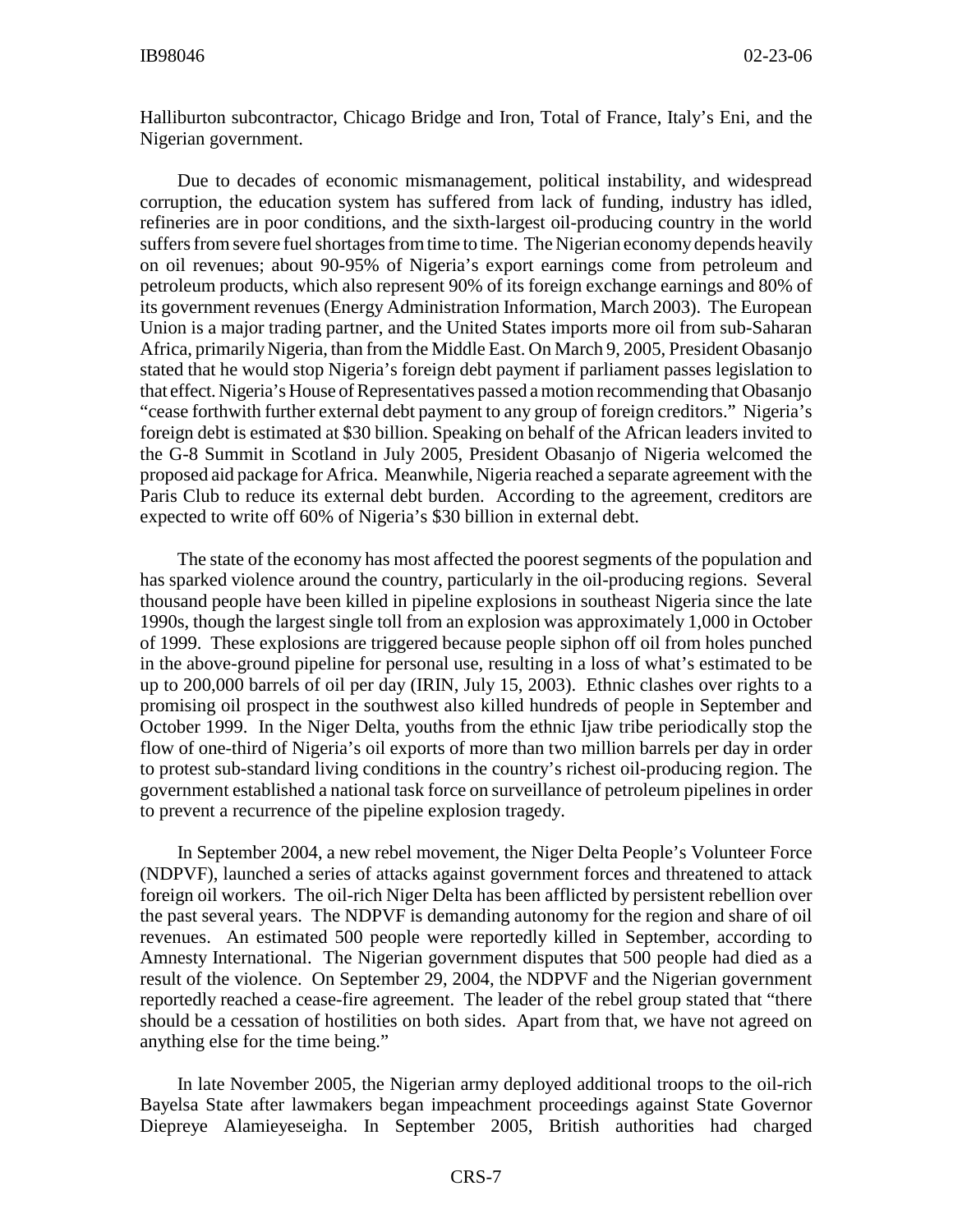Alamieyeseigha, while visiting in London, with money laundering, but the governor skipped bail and returned to Nigeria in November.

## **Humanitarian and Human Rights Concerns**

#### **HIV/AIDS**

Nigeria's HIV/AIDS prevalence rate of 5.8% may seem small in comparison to some Southern African nations with seropositivity rates of over 30% of the adult population. However, the West African nation composes nearly one-tenth of the world's HIV/AIDS infected persons with 3.5 million infected people (UNAIDS 2001 estimate), the largest HIVpositive population in Africa after South Africa. Nigeria's population is expected to double by the year 2025, which will multiply the spread of the HIV virus astronomically. In addition to the devastation HIV/AIDS has caused and continues to cause among Nigeria's adult population, half of the current population is under the age of 15. With only 55% of primary school-aged children in school and the high HIV/AIDS prevalence rates among adults, Nigeria faces serious challenges and significant obstacles in the education and health care sectors (USAID Congressional Budget Justification, 2004). In late July 2001, the government of Nigeria announced a major AIDS treatment program. President Obasanjo declared that his government would provide cheap generic drugs to AIDS patients beginning September 2001. Patients are expected to pay about \$7 a month for the treatment. The government of Nigeria plans to distribute anti-retroviral drugs to an estimated 10,000 patients, but numerous obstacles have inhibited the implementation of this program.

#### **Sharia**

Twelve of Nigeria's states in the Muslim-dominated North of the country have adopted Sharia law within the last four years, which has resulted in much-publicized rulings, several of which have been criticized by human rights groups as well as by Nigerians in the Southern and mostly Christian part of the country. Kano state ruled on September 1, 2003, that all school girls attending government schools are to wear the *hijab*, Islamic head scarf, regardless of whether they are Muslim. President Obasanjo has said that the best way to respond to Sharia is to ignore it: "I think Sharia will fizzle out. To confront it is to keep it alive." In March 2002, in Katsina State, Amina Lawal was sentenced to death by stoning after a court found her guilty of adultery. In August 2003, Ms. Lawal appealed her sentence to the Katsina State's Appeals Court. On September 25, 2003, Amina Lawal, won her appeal after the Sharia Court of Appeal ruled that her conviction was invalid. The Court ruled that "it is the view of this Court that the judgment of the Upper Sharia Court, Funtua, was very wrong and the appeal of Amina Lawal is hereby discharged and acquitted." In October 2001, in another highly publicized case, a Sharia court in the Sokoto State sentenced Safiya Hussaini to death for adultery. Ms. Hussaini appealed her sentence and was exonerated on the grounds that she was impregnated by her former husband and that the affair took place before Sharia law was enacted.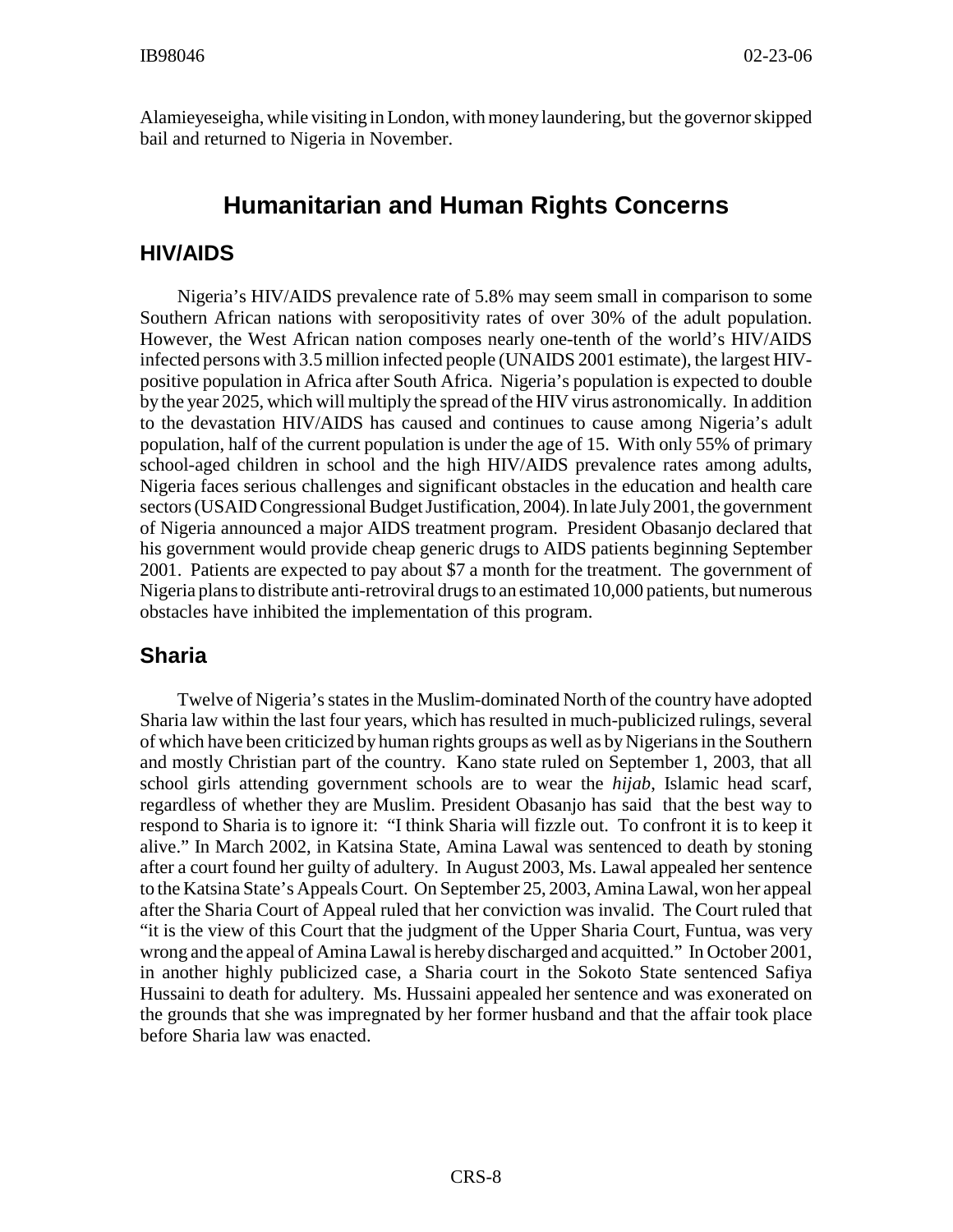#### **Human Rights**

The Bush Administration is concerned about Nigeria's poor human rights record. In its Country Report on Human Rights Practices for 2004, the Department of State wrote:

The Government's human rights record remained poor, and the Government continued to commit serious abuses. Nationwide local government elections held during the year were not generally judged free and fair and therefore abridged citizens' right to change their government. Security forces committed extrajudicial killings and used excessive force. There were several politically motivated killings by unknown persons during the year. Security forces regularly beat protesters, criminal suspects, detainees, and convicted prisoners. There were fewer reported incidents of torture by security agents than in previous years. Impunity was a problem. Shari'a courts sentenced persons to harsh punishments including amputations and death by stoning; however, there were no reports of amputation or stoning sentences carried out during the year. Prison conditions were harsh and life threatening, and conditions contributed to the death of numerous inmates. Security forces continued to arrest and detain persons arbitrarily, including for political reasons. Prolonged pretrial detention remained a serious problem. The judicial system often was incapable of providing criminal suspects with speedy and fair trials. Government authorities occasionally infringed on citizens' privacy rights.

In late August 2005, President Obasanjo admitted that Nigerian police and security services have tortured and killed prisoners in their custody. Earlier, senior Nigerian government officials had dismissed a report by Human Rights Watch, which documented torture and extrajudicial killings of prisoners by Nigerian police.

## **The United States and Nigeria**

Relations between Washington and Abuja began to improve shortly after General Abubakar assumed power and have since continued to grow during President Bush's term in office. In September 1998, Abubakar visited the United States for the U.N. General Assembly meeting, and also came to Washington to meet with President Clinton at the White House. After the meeting, Abubakar said President Clinton told him that if Nigeria stayed on its democratic course, the United States was prepared to help win some debt relief from international lending institutions and might also allow the resumption of direct air links between the U.S. and Nigeria. U.S. Secretary of State Madeleine Albright also praised Abubakar for "taking steps to bring Nigeria back into the world community" (*New York Times*, September 25, 1998). U.S. officials applauded Abubakar's transition program and warmly welcomed the transfer of power to an elected civilian government and promised to work closely with the Obasanjo government.

In mid-October 1999, then Secretary of State Albright visited Nigeria and met with senior government officials and civil society groups. At a press briefing following her Africa tour, Secretary Albright stated that the government and people of Nigeria are "engaged in a dramatic and high-stakes struggle to establish a viable democratic system." She said President Obasanjo "appears truly committed to jump-starting the economy, fighting corruption and resolving regional problems that remain a source of unrest within Nigeria." In late October 1999, President Obasanjo met with President Clinton and other senior government officials in Washington. At a White House press briefing, President Clinton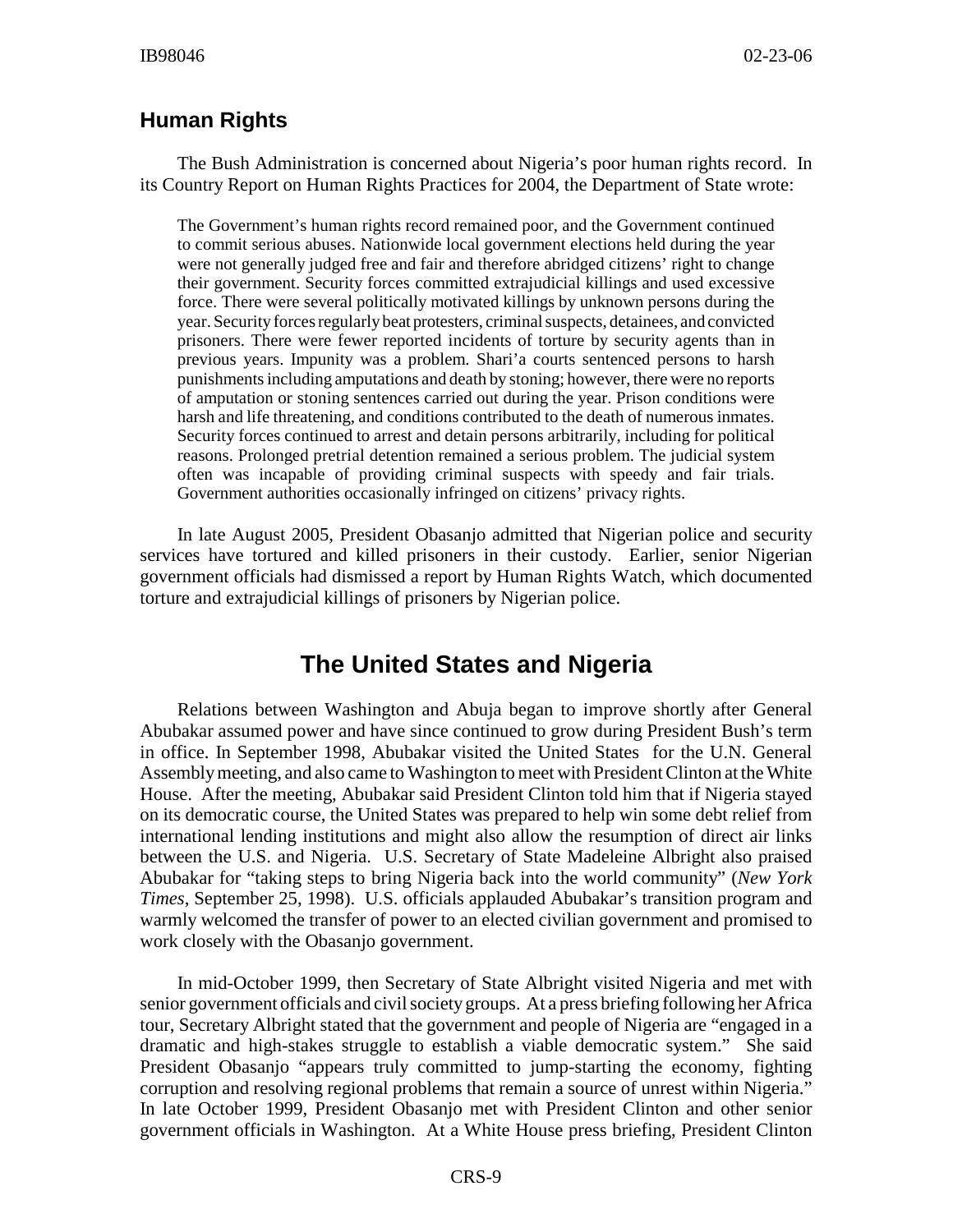said that "it is very much in America's interests that Nigeria succeed, and therefore we should assist them in their success. We intend to increase our assistance to Nigeria to expand law-enforcement cooperation and to work toward an agreement to stimulate trade and investment between us. We intend to do what we can to help Nigeria recover assets plundered by the previous regime." President Clinton stated that the United States will support "generous debt rescheduling through the Paris Club and encourage other countries to take further steps."

In a meeting with President Obasanjo in Abuja on August 26, 2000, President Clinton stated that the United States is "committed to working with the people of Nigeria to help build stronger institutions, improve education, fight disease, crime and corruption, ease the burden of debt and promote trade and investment in a way that brings more of the benefits of prosperity to people who have embraced democracy." Clinton also made an unprecedented address before the Nigerian parliament in which he underscored the major issues facing Nigeria today, including democratization and ethnic and religious strife. President Clinton announced a number of new initiatives during his Nigeria visit. He pledged \$60 million for AIDS vaccine research and more than \$20 million for Obasanjo's campaigns against malaria, polio, and HIV/AIDS. He also praised Nigeria's regional leadership and promised continued U.S. support for the West African peacekeeping mission in Sierra Leone. He pledged continued U.S. support for education, including the provision of Internet access through the work of NGOs and universities.

In May 2001, President Obasanjo met with President Bush and other senior officials in Washington. President Bush stated that the United States is "in the process of helping provide technical assistance to Nigerian troops so that they are better able to keep those peace missions." At a joint White House press conference, President Bush pledged \$200 million to a new global fund for HIV/AIDS. President Obasanjo said he discussed a number of issues of mutual interest, including the conflicts in Angola, Democratic Republic of Congo, and Sierra Leone.

President Obasanjo returned to the White House following the September 11, 2001, attacks to discuss Nigeria's and United States' "mutual concern to fight and win the war against terror." Returning again to Washington in June 2002 and receiving President Bush on his first official state visit to Africa in July of 2003, President Obasanjo has cultivated a friendship with President Bush. In a speech concluding his week-long trip to Africa, President Bush emphasized the importance of "partnerships" and underscored that "the relationship between America and Africa will benefit both our people" (see White House press release [http://www.whitehouse.gov/news/releases/2003/07/print/20030712.html]).

The United States is offering a \$2 million reward for the capture of former Liberian president Charles Taylor, who is in exile in Nigeria. Taylor has been charged with war crimes by the Special Court for Sierra Leone. The \$2 million reward was inserted in the Iraqi Emergency Supplemental in late October 2003. The provision does not specifically refer to Taylor, although it is widely believed that the reference is to Taylor. The Nigerian government has said that any attempt to kidnap Taylor would be viewed as "a violation of Nigeria's territorial integrity." The Bush Administration has acknowledged that Washington encouraged the Obasanjo government to offer Taylor political asylum. The Bush Administration also stated that Taylor should be held accountable for the crimes he committed in Liberia and Sierra Leone. President Obasanjo is opposed to transferring Taylor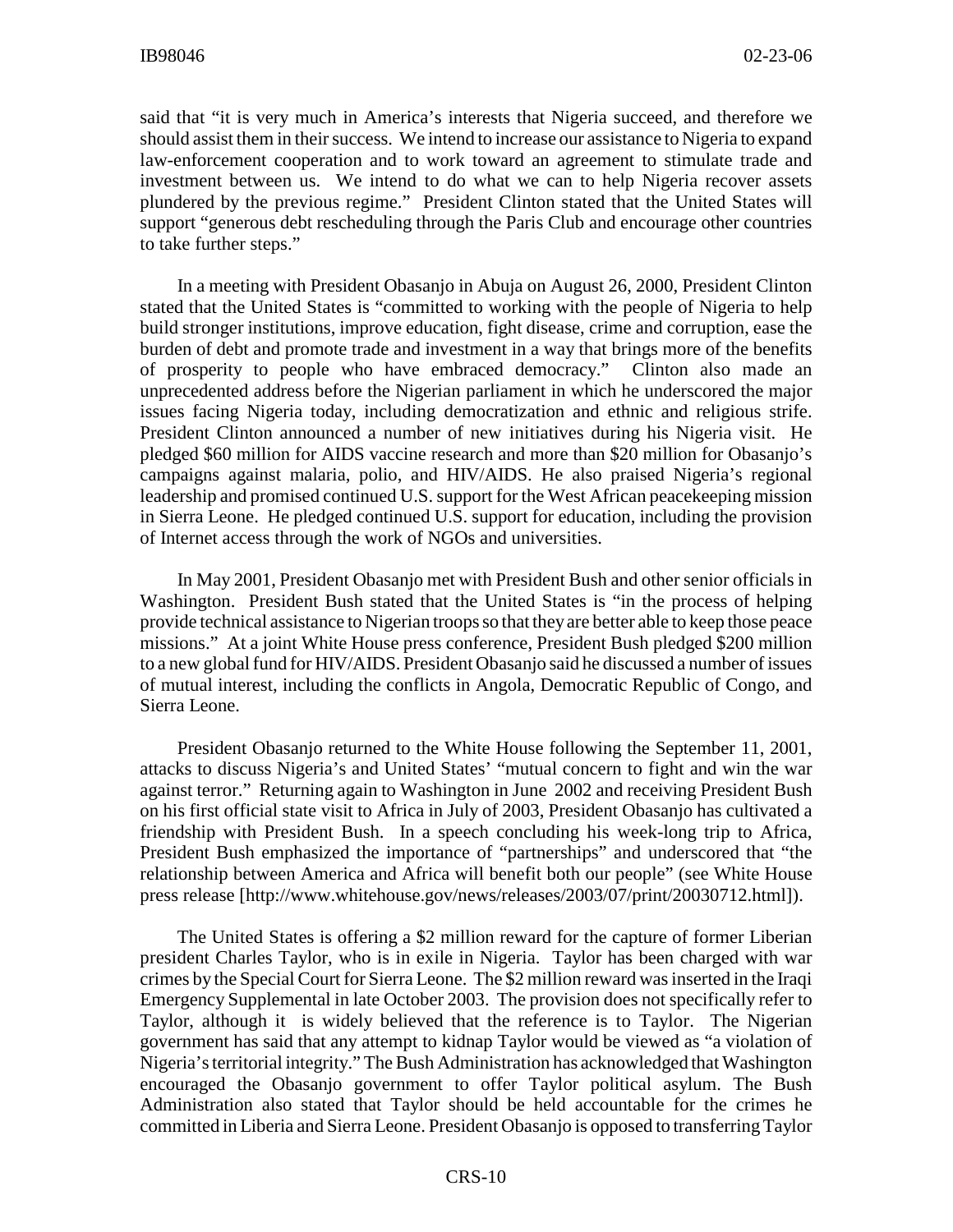to the Special Court for Sierra Leone. The Court indicted Taylor on 17 counts of war crimes, crimes against humanity, and violation of international humanitarian law. In early May 2005, President Obasanjo met with President Bush and other senior Administration officials in Washington to discuss the crisis in Darfur, Sudan, debt relief, and the legal status of former Liberian president Charles Taylor.

The International Religious Report for 2004 stated that "interreligious tension between Christians and Muslims remained high in some areas of the country, and there were several violent economic, ethnic, and political conflicts that took on religious overtones."

Meanwhile, P.L. 108-199, a consolidated appropriations bill, which was signed into law by President Bush on January 24, 2004, contains several provisions on Nigeria. A provision in the bill restricts International Military Education and Training (IMET) assistance to Nigeria. Section 560 of the Foreign Appropriations bill states that "none of the funds appropriated under the headings (International Military Education and Training and Foreign Military Financing Program) may be made available for assistance for Nigeria until the President certifies to the Committees on Appropriations that the Nigerian Minister of Defense, the Chief of the Army Staff, and the Minister of State for Defense/Army are suspending from the Armed Forces those members, of whatever rank, against whom there is credible evidence of gross violations of human rights in Benue State."

 In early March 2005, the Nigerian Minister of State for Defense, Dr. Rowland Oritsejafor, announced that Nigeria received four gunboats from the United States and is expecting four more. The gunboats will be used to tackle the growing illicit oil trade in the Niger Delta, according to the Minister of Defense. Oritsejafor stated that Nigeria has "lost over \$2 billion in the oil sector as a result of illegal Activities in the Niger Delta."

In mid-August 2005, the Nigerian Senate passed a resolution calling on the Obasanjo government to rescind an agreement signed between the governments of Nigeria and the United States, prohibiting extradition of American personnel suspected of war crimes to the International Criminal Court (ICC).

#### **U.S.-Nigerian Relations: Background**

Three primary issues have dominated U.S.-Nigerian relations in the last two decades: the absence of democracy, human rights abuses, and drug trafficking. Washington took a series of measures against the military junta shortly after the 1993 election results were annulled. These included suspending development assistance, terminating joint military training with Nigeria, and imposing visa restrictions of Nigeria's military leaders and their family members. These measures, however, did not affect trade between U.S. companies and Nigeria. Washington was also engaged in diplomatic efforts, albeit unsuccessful, to break the political impasse in the West African nation. The Clinton Administration sent civil rights leader Jesse Jackson, then-U.N. Ambassador Bill Richardson, and former Ambassador Donald McHenry as envoys to convince Abacha to implement reforms.

In response to the execution of nine Ogoni activists in 1995, the Clinton Administration recalled its ambassador and pushed a resolution at the U.N. General Assembly that condemned Nigeria's action. The imprisonment of Moshood Abiola and many others was a contentious issue in U.S.-Nigerian relations. In its Country Report on Human Rights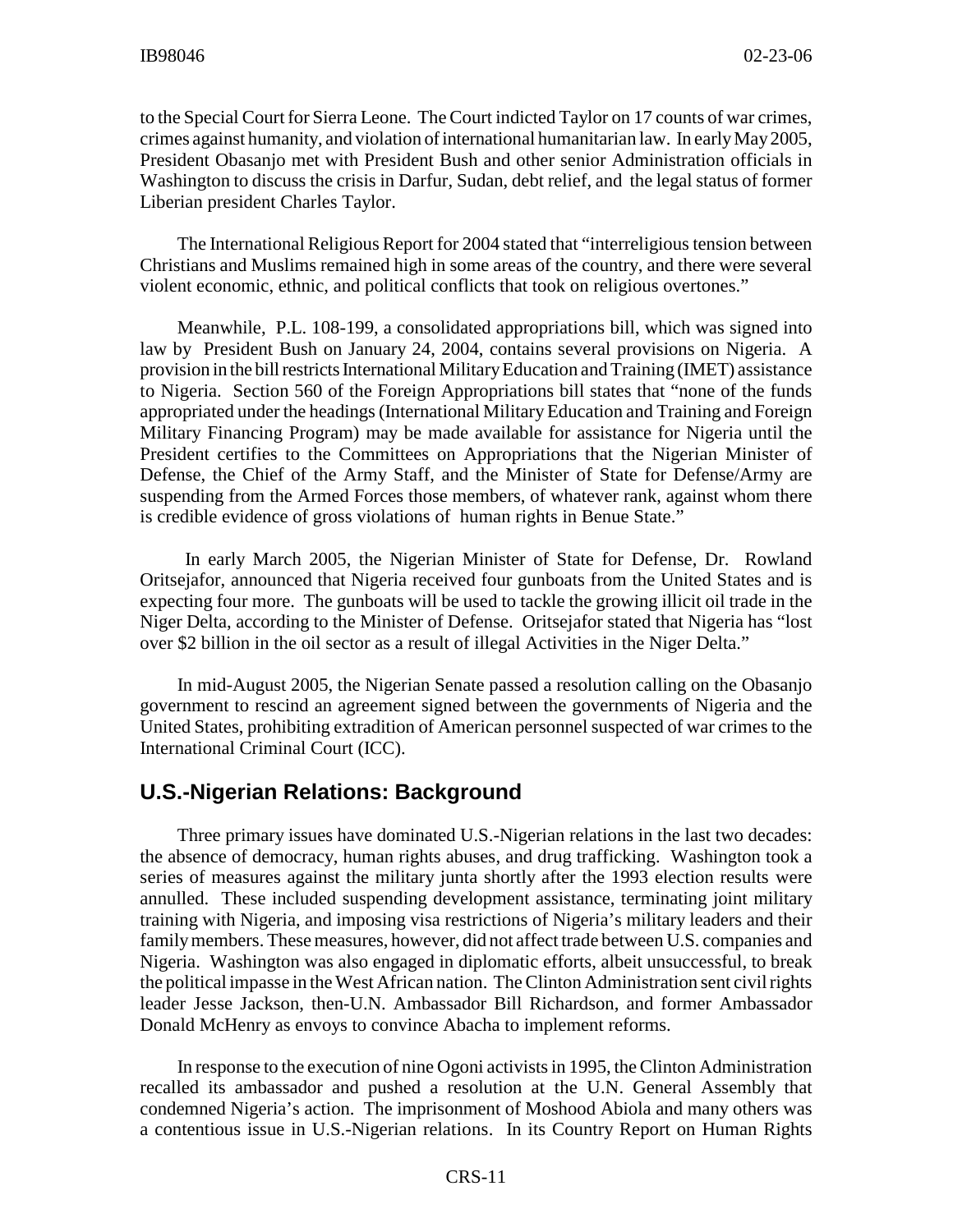Practices for 1997, the Department of State wrote: "The human rights record remained dismal. Throughout the year, Abacha's Government relied regularly on arbitrary detention and harassment to silence its most outspoken critics." The report further stated that security forces "continued to commit extrajudicial killings and use excessive force to quell antigovernment protests as well as to combat crime, resulting in the death or injury of many individuals, including innocent civilians." Human rights groups reported the torture of prisoners and constant harassment of journalists under the Abacha regime.

Washington's concern was not limited to human rights abuse allegations. Drug trafficking by Nigeria emerged as a major issue in U.S.-Nigerian relations after the mid-1980s. Although Nigeria is not a drug-producing country, it has become a major transit point. An estimated 35-40% of all the heroin coming into the United States is brought by Nigerian couriers. In 1989, the United States and Nigeria established a joint Counter-Narcotics Task Force. Lack of cooperation by Nigerian authorities in combating the drug trafficking problem led to a decision by the Clinton Administration in March 1998, as in 1994 and 1996, to put Nigeria on the State Department's list of non-cooperative drug trafficking nations, which includes Burma and Iran. As a consequence, the U.S. had to vote "no" on all loans to Nigeria being considered by the World Bank and the African Development Bank, and Nigeria was ineligible for any Export-Import Bank financing of U.S. exports. In March 2000, however, President Clinton provided a waiver, a Vital National Interests Certification, for Nigeria in order to allow support for the democratic transition program. In March 2001, however, the Bush Administration certified that Nigeria was fully cooperating with U.S. officials. In January 2003, in a report to Congress, President Bush identified Nigeria as one of 12 "major illicit drug-producing and Drug-Transit countries."

Through legislative action, Members of Congress were active concerning Nigeria. In 1994, the House of Representatives passed H.Con.Res. 151, which called for additional measures against the military junta by the Clinton Administration. A bill calling for the imposition of sanctions and freezing of assets was introduced in 1996 by then-Senator Nancy Kassebaum and Representative Donald M. Payne. Although the bill enjoyed significant bipartisan support, it did not move out of committees, in part because of opposition by Members of Congress who favored dialogue with the Nigerian government. Pro-Nigerian groups and some American business interests actively opposed the bill (*Washington Post*, November 24, 1996). The Nigerian Democracy Act, introduced by Representative Donald Payne and Representative Amo Houghton in 1997, contained similar provisions, including a ban on new U.S. corporate investment in Nigeria. In May 1998 House International Relations Committee Chairman Benjamin A. Gilman and Representative Donald M. Payne introduced the Nigerian Democracy and Civil Society Empowerment Act (H.R. 3890), calling for additional sanctions and increased U.S. aid to democratic opposition groups. The bill was also introduced in the Senate in May 1998 by Senators Feingold, Jeffords, Leahy, and Wellstone. The bill was sent to committees in both houses, but the  $105<sup>th</sup>$  Congress did not act further on either piece of legislation.

Conflicts within the Clinton Administration regarding the appropriate strategy toward Nigeria while under the control of Abacha surfaced in speeches given by senior Administration officials and President Clinton in early 1998. Assistant Secretary of State for African Affairs Dr. Susan Rice stated in a speech on March 17, 1998, that the United States would hold "General Abacha to his three-year-old promise to undertake a genuine transition to civilian rule this year and to establish a level playing field by allowing free political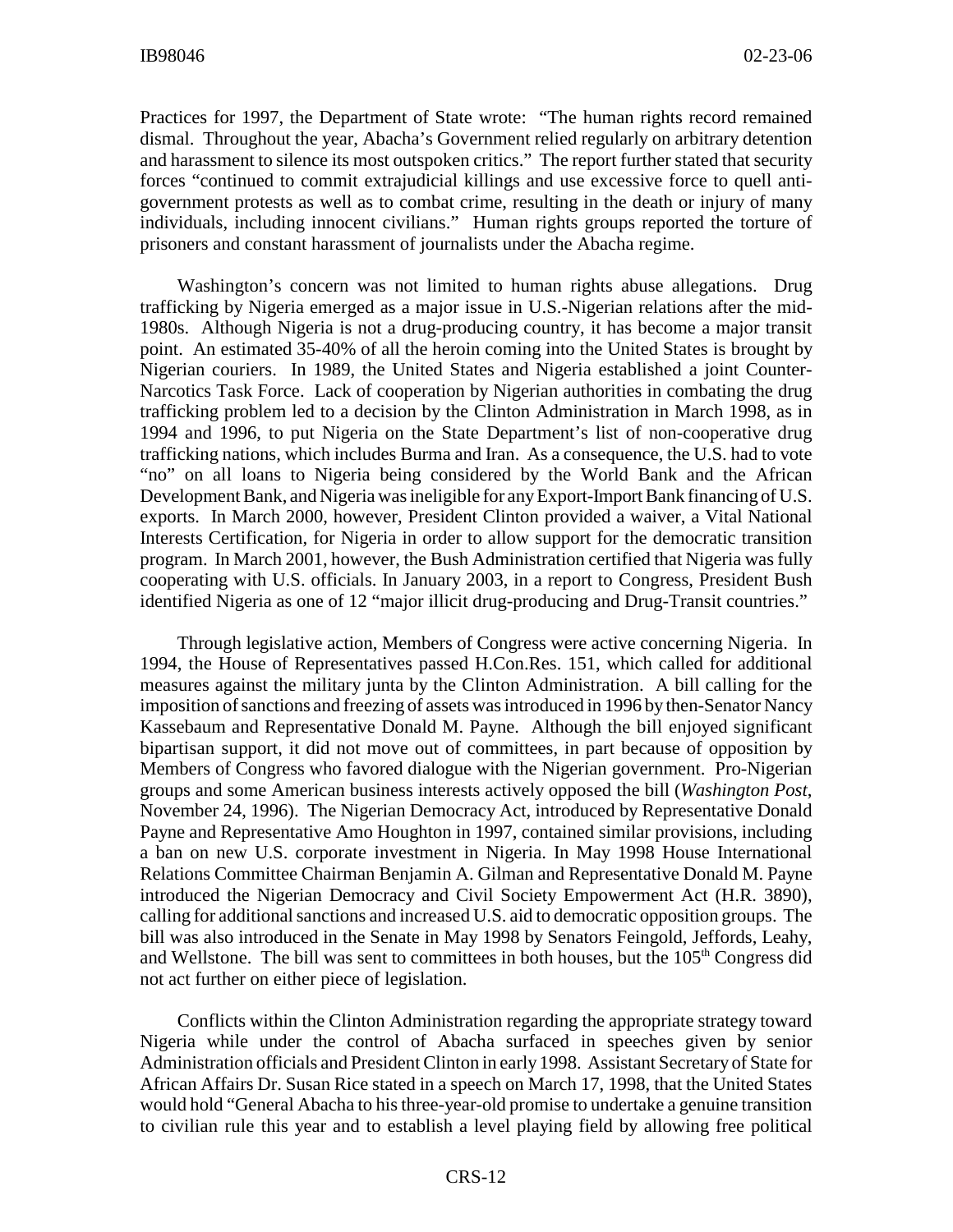activity, providing for an open press, and ending political detention. Let me state clearly and unequivocally to you today that an election victory by any military candidate in the forthcoming presidential elections would be unacceptable." In late March, President Clinton stated that U.S. policy toward Nigeria was "to do all that we can to persuade General Abacha to move toward general democracy and respect for human rights, release of political prisoners, and the holding of elections." Referring to General Abacha's rumored candidacy, however, President Clinton seemed to contradict Rice by suggesting that "if [Abacha] stands for election we hope he will stand as a civilian." President Clinton's March statement led some critics to question the Administration's policy toward Abacha and the military junta.

The Administration came to a final decision on May 28, saying that the proposed transition was clearly "unacceptable" as long as Abacha remained the single candidate and that current sanctions would remain (*The Washington Post*, May 29, 1998). Following Abacha's death, State Department spokesman James P. Rubin stated that Abubakar had "a historic opportunity to open the political process and institute a swift and credible transition to civilian democratic rule." Rubin said that Washington would "accept" only a transition that included "three things: first, freeing political prisoners; second, ensuring respect for the basic freedoms of speech, press, and assembly; and third, returning the Nigerian army to its rightful position as a professional armed force committed to defending the constitution and civilian rule." U.S. officials had anticipated that Abubakar would be more cooperative with the United States because he received military training here. On June 14, 1998, President Clinton called Abubakar and "underscored our desire for improved bilateral relations in the context of Nigeria taking swift and significant steps toward a successful transition to a democratically-elected government" (*Associated Press*, June 14, 1998).

The U.S. officials who met with Abubakar in July 1998 reported that he appeared very receptive to implementing the transition to democracy, although he would continue consultations before releasing the final details of the transition. Critics asserted that the United States should have pushed harder for Abiola's unconditional release in order for him to consult with advisers rather than consent to renouncing his title under political pressure. Critics also warned that a hands-off policy could enable the regime to proceed slowly with reforms that may escalate civil conflict to the point of war in which ethnic rivalries could erupt on a massive scale. The Clinton Administration, nonetheless, welcomed Abubakar's transition program, and on October 30, 1998, the U.S. State Department announced that the Secretary, after consulting with Members of Congress, has terminated a Presidential Proclamation that restricted entry into the United States by high-ranking Nigerian officials and their family members.